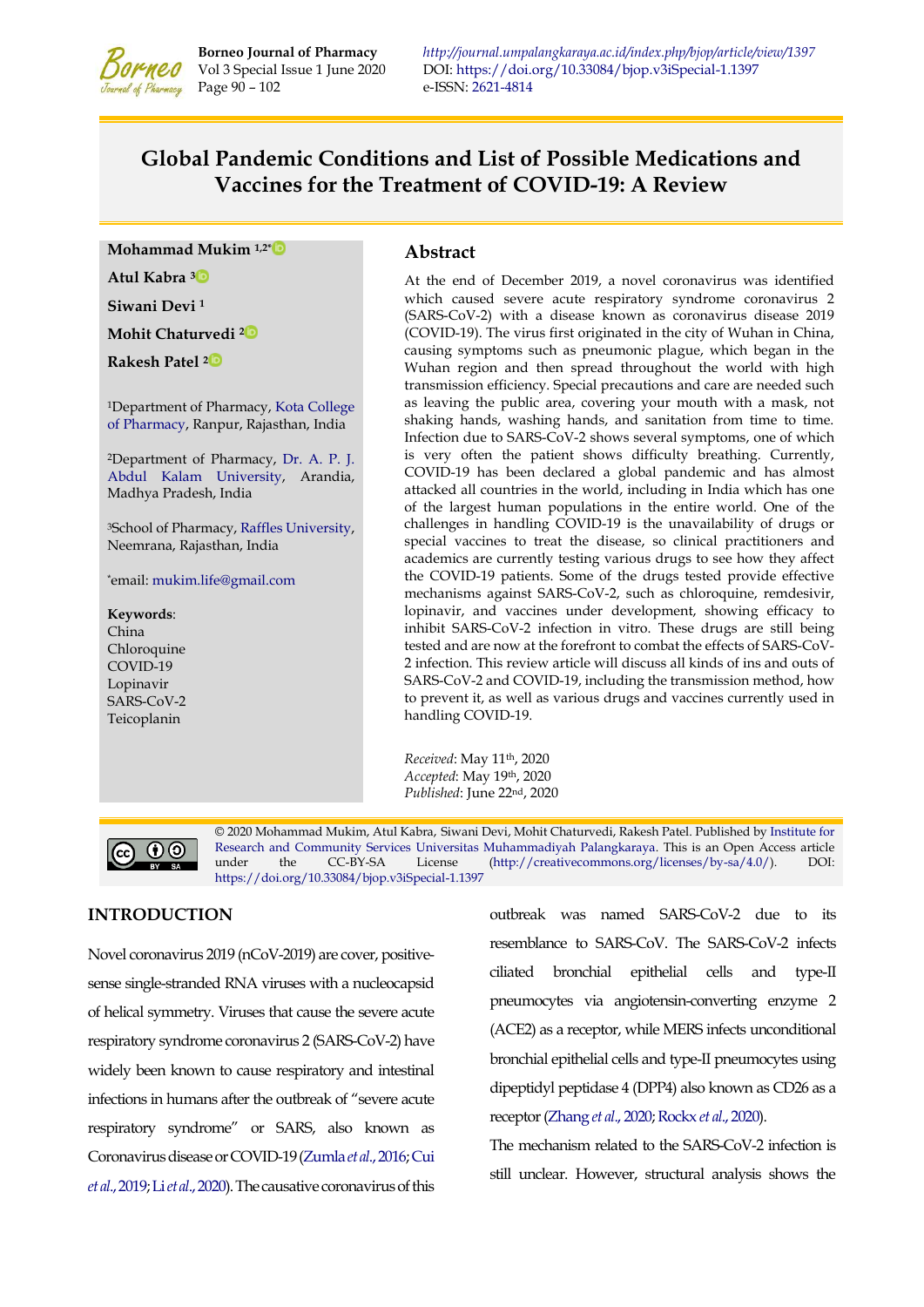possibility of the virus entering human cells through several pathways, one of which is ACE2 receptors [\(Zhou](#page-12-2) *et al*[., 2020;](#page-12-2) [Astuti & Ysrafil, 2020\)](#page-9-1). This newly emerged virus has much more similarity with SARS-CoV than MERS-CoV, thus both SARS-CoV and SARS-CoV-2 may cause pathogenesis through similar mechanisms transmission of SARS-CoV to humans (Xu *et al*[., 2020;](#page-12-3)  Khan *et al.,* [2020a\)](#page-10-1). Due to this COVID-19 all over the world face pandemic conditions (Khan *et al*[., 2020b\)](#page-10-2).

This review article will discuss all kinds of ins and outs of SARS-CoV-2 and COVID-19, including the transmission method, how to prevent it, as well as various drugs and vaccines currently used in handling COVID-19. Also, this article discusses the statistical impact of COVID-19 on several countries, especially in India. This article also discusses information regarding the handling of COVID-19 specifically in India, including the inspection location of SARS-CoV-2 samples that are spread throughout all regions of India. It is hoped that this review article will provide actual information regarding the current condition of the impact of COVID-19 and the therapies that are being developed to handle it.

## **STRUCTURE AND PROTEIN FUNCTION**

In general, the structure and function of proteins from SARS-CoV-2 have similarities with other coronavirus families such as SARS-CoV and MERS-CoV although SARS-CoV-2 was found to infect more human beings than either of its predecessors (Pal *et al*[., 2020\)](#page-10-3). There are five main proteins in SARS-CoV-2 that play an important role related to the nature of pathogens in humans, consisting of the nucleocapsid (N), spike (S), viral envelope (E), and membrane protein (M), as well as hemagglutinin esterase (HgE) (Walls *et al*[., 2020\)](#page-11-1). The function of each protein is presented in **[Table I](#page-1-0)**, while the structural illustration of SARS-CoV-2 as reported by Khan *et al*. [\(2020b\)](#page-10-2) is presented in **[Figure 1](#page-1-1)**.

<span id="page-1-0"></span>

| Table I. | Structure and protein function of SARS-CoV-2 |
|----------|----------------------------------------------|
|          |                                              |

| <b>Structural Protein</b> | <b>Function of Protein</b>          |  |  |
|---------------------------|-------------------------------------|--|--|
| Nucleocapsid Protein      | N-Bound to RNA genome to            |  |  |
| (N)                       | make up nucleocapsid                |  |  |
| Spike Protein             | S-Critical for binding of host cell |  |  |
| (S)                       | receptors to facilitate entry of    |  |  |
|                           | host cell                           |  |  |
| Viral Envelope Protein    | E-Interacts with M to form the      |  |  |
| (E)                       | viral envelope                      |  |  |
| Membrane Protein (M)      | M-Central organizer of CoV          |  |  |
|                           | assembly                            |  |  |
|                           | M-Determines shape of the viral     |  |  |
|                           | envelope                            |  |  |
| Hemagglutinin esterase    | It is a glycoprotein<br>that        |  |  |
| (HgE)                     | certain enfold viruses possess, it  |  |  |
|                           | is used as invading function        |  |  |

Source: Wang *et al*. [\(2020a\)](#page-11-2); Seah *et al*. [\(2020\)](#page-11-3)

<span id="page-1-1"></span>

**Figure 1.** The structure of SARS-CoV-2 (Khan *et al*[., 2020b\)](#page-10-2)

# **SYMPTOMS, PREVENTION, AND MODE OF TRANSMISSION**

#### *Symptoms of COVID-19*

In general, COVID-19 can affect anyone, young or old, male or female, in all parts of the world. However, the symptoms shown between individuals are not always the same (Yi *et al*[., 2020\)](#page-12-4). Some individuals with certain conditions show a tendency for more severe symptoms and need treatment in hospitals, while some people do not cause clinical symptoms at all. This disease also causes more symptoms in the elderly and people with special underlying health conditions such as the presence of certain congenital diseases [\(Singhal, 2020\)](#page-11-4). However,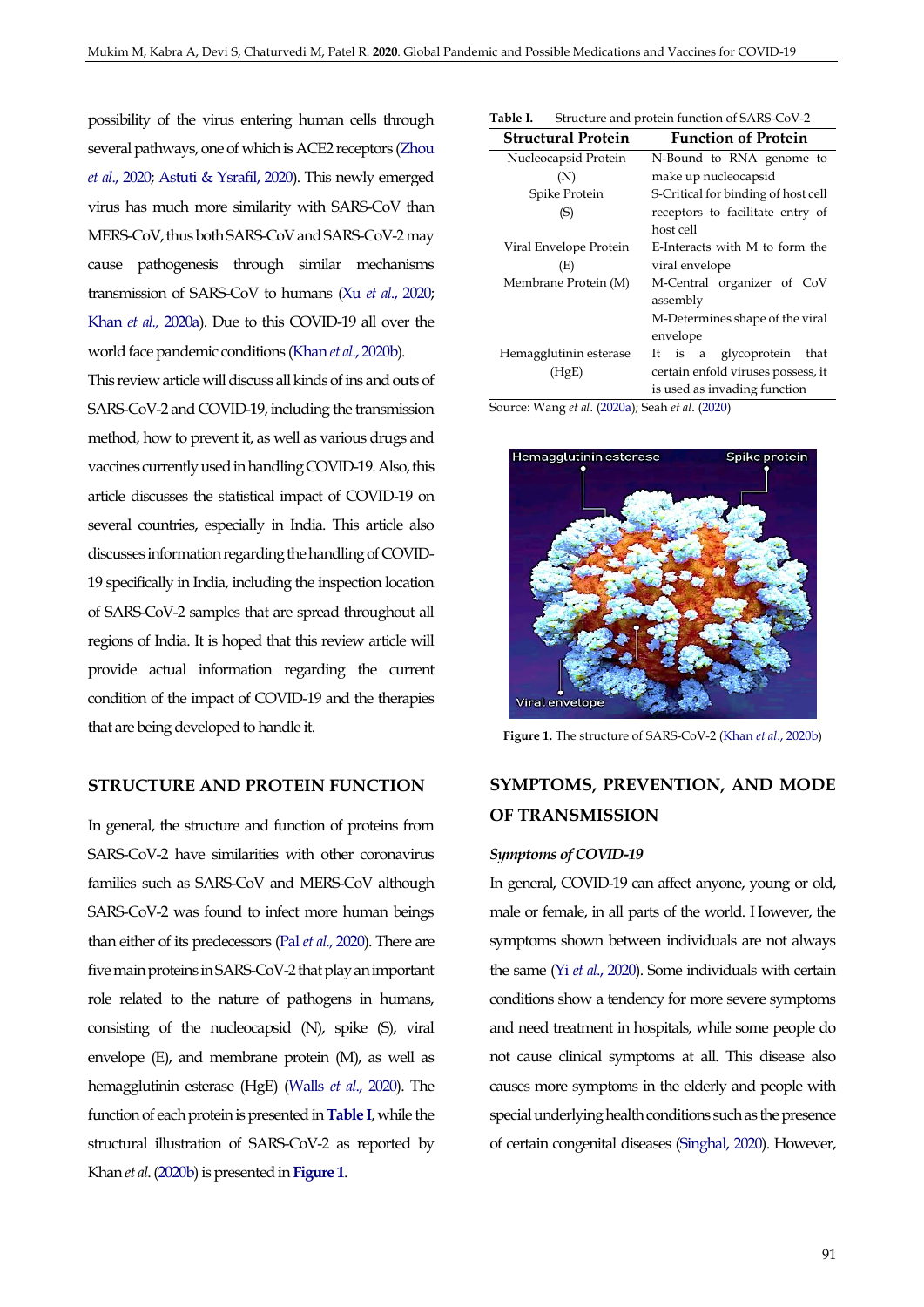most people infected with COVID-19 experience the following symptoms:

- 1. Fever
- 2. Common cold
- 3. Cough
- 4. Sore throat
- 5. Fatigue
- 6. Shortness of breath
- 7. Running nose (Wang *et al*[., 2020b\)](#page-11-5).

## *Prevention of COVID-19 infection*

The SARS-CoV-2 is known to be transmitted directly from human to human. At this point, the best way to prevent the spread of COVID-19 is to minimize direct contact with other humans [\(Yuen](#page-12-5) *et al*., 2020). Some ways can be done, including avoiding traveling outside the house or to public places if there is no urgent need, taking a safe distance of several meters with others if forced to interact, and increasing the body's immune system by routinely exercising and consuming various vitamins [\(Ali & Alharbi, 2020\)](#page-8-0). The following are some precautions that can be taken to prevent or minimize the spread of COVID-19, including:

- 1. Wash your hands thoroughly with soap and water for at least 20 seconds.
- 2. Avoiding touching the nose, mouth, eyes, or other parts of the face except after washing hands or using a hand sanitizer.
- 3. Use hand sanitizers that contain antiseptics such as alcohol with at least a 70% concentration if soap and water are not available
- 4. Maintain a safe distance of at least 2 meters from others, especially those who are coughing and sneezing.
- 5. Avoid public places as much as possible, especially those that do not allow to maintain a safe distance such as traditional markets, public transportation, and others.

6. Avoid close contact with people who are sick with any disease, especially those who are undergoing treatment at the hospital [\(Omer](#page-10-4) *et al*., 2020).

Elderly aged over 65 years must fully avoid traveling outside the house because of a higher risk of infection. This is related to the immune system that has begun to decline, so it is necessary to take more intensive precautions to avoid being infected with COVID-19. In general, the principles of prevention of transmission of COVID-19 are stated by WHO as physical distancing, which is as much as possible to keep a safe distance from others [\(Djalante](#page-9-2) *et al*., 2020).

## *Mode of transmission COVID-19*

In general, a typical symptom of COVID-19 is a respiratory infection that is transmitted through respiratory droplets. The SARS-CoV-2 can spread between people who are close by through respiratory droplets or direct contact routes that were previously in contact with droplets (Peng *et al*[., 2020\)](#page-11-6). Transmission from a droplet when someone makes close contact within a distance of 1 meter or less with someone who coughs or sneezes can be inhaled directly through the nose or mouth, especially if the person is not wearing a mask or face shield [\(Guner](#page-9-3) *et al*., 2020). Therefore, in addition to maintaining a safe distance, protecting the mouth, nose, and eyes from possible exposure to respiratory droplets is also mandatory, especially in areas known to have positive cases of COVID-19 [\(Liu](#page-10-5) *et al*., [2020a\)](#page-10-5). In addition to being transmitted directly through droplets, a person can also be infected if it touches the surface of an object that has been exposed to droplets containing SARS-CoV-2 for some time. SARS-CoV-2 itself is known to have a long lifetime on several surfaces of the object, so washing hands becomes mandatory after touching the surface of any object. Also, you can use waterproof gloves when on the move and take it off when it touches the face [\(Morawska & Cao, 2020\)](#page-10-6). The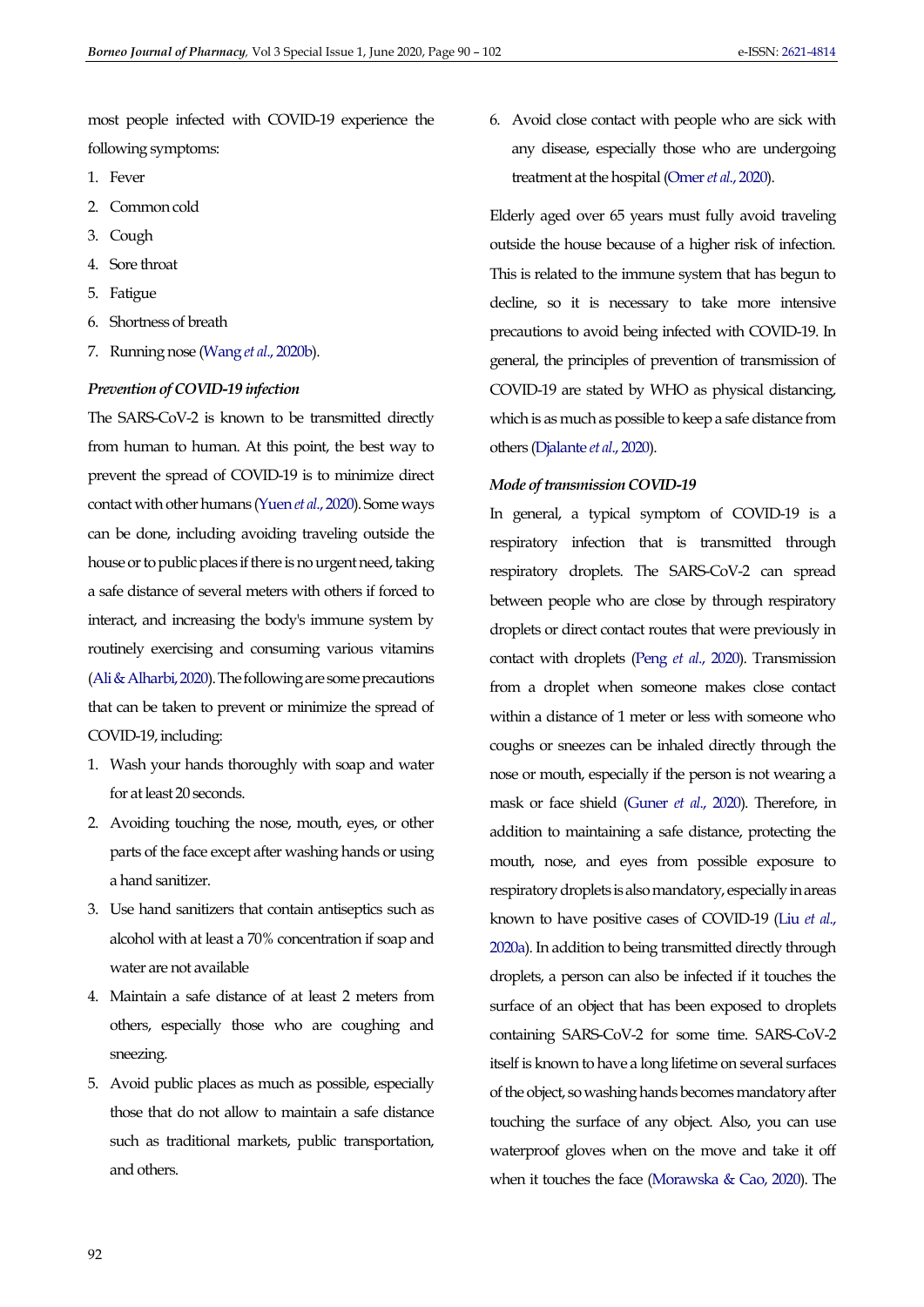incubation period for COVID-19 itself varies between individuals, with an average of five to six days and can be as long as 14 days [\(Lauer](#page-10-7) *et al*., 2020).

# **DRUGS AND VACCINES ON TREATMENT OF COVID-19**

#### *Chloroquine*

Chloroquine is a quinoline compound that has a structure similar to quinine, an alkaloid compound found in the Chinchona sp. plant, and used as an antimalarial drug. The US uses chloroquine as one of the treatment options for COVID-19. Its use has been approved by the FDA to be tested as a treatment for COVID-19. Chloroquine is being tested in various clinical trials conducted by government agencies and academic institutions. Chloroquine is known to inhibit viral infections by increasing the endosomal pH needed for viral/cell fusion, inhibiting entry through changes in glycosylation of ACE2 receptors and spike proteins [\(Megarbane, 2020;](#page-10-8) Wang *et al*[., 2020d\)](#page-12-6).

## *Hydroxychloroquine*

Hydroxychloroquine is a hydroxy derivative of chloroquine which has antimalarial activity such as chloroquine but with fewer side effects. Like chloroquine, hydroxychloroquine inhibits entry of SARS-CoV-2 through changing the glycosylation of receptors-ACE2 and spike protein viruses [\(Gautret](#page-9-4) *et al*., 2020[; Liu](#page-10-9) *et al*., [2020b\)](#page-10-9).

#### *Teicoplanin*

Teicoplanin is an antibiotic (glycopeptide) marketed by Sanofi-Aventis routinely used to treatment of bacterial infection. it was found to be active *in vitro* against SARS-CoV, has joined the list of molecules that could be used as 4 therapeutic arsenals against COVID-19. According to the current study showed that this activity was conserved on SARS-CoV-2 (the target sequence that serves as the cleavage site for cathepsin L is conserved among SARS-CoV spike protein). Based on data of teicoplanin usage in the treatment of infectious diseases, with further newly investigation of the antiviral effect of this molecule on SARS-CoV-2 and suggest teicoplanin as another potential alternative for the treatment of COVID-19. Teicoplanin works by inhibiting cell wall synthesis [\(Baron](#page-9-5) *et al*., 2020).

#### *Remdesivir*

Remdesivir is a broad-spectrum antiviral medication developed by the biopharmaceutical company Gilead Sciences and now being tested in two phases III randomized clinical trials in Asian countries against the COVID-19. The trials are performing on 750 and more patients in a randomized at multiple hospitals in Wuhan, the epicenter of the novel coronavirus outbreak. The results from the trials are expected to be coming maybe in a few weeks. According to a report by remdesivir, when administered to a coronavirus patient in the US, appeared to have improved the clinical condition of patients (Wang *et al*[., 2020c;](#page-11-7) [Norrie, 2020\)](#page-10-10).

## *Favilavir*

Favilavir is an antiviral medication used to treat influenza in Japan, being developed and manufactured by Toyama Chemical and used as a treatment for coronavirus in Japan. Favilavir or favipiravir was formerly called fapilavir. The drug has reportedly shown efficacy in treating the disease with minimum side effects in a clinical trial with 70 patients. The clinical trial is being conducted in Shenzhen, Guangdong province [\(Zhai](#page-12-7) *et al*., [2020\)](#page-12-7).

#### *Lopinavir-ritonavir*

The combination of lopinavir and ritonavir (also known as Kaletra) developed by AbbVie, Inc. was originally designed to treat HIV. In the clinical trial, the patient was 54 years old and was given a combination of these two drugs and had a significant source of reduction in his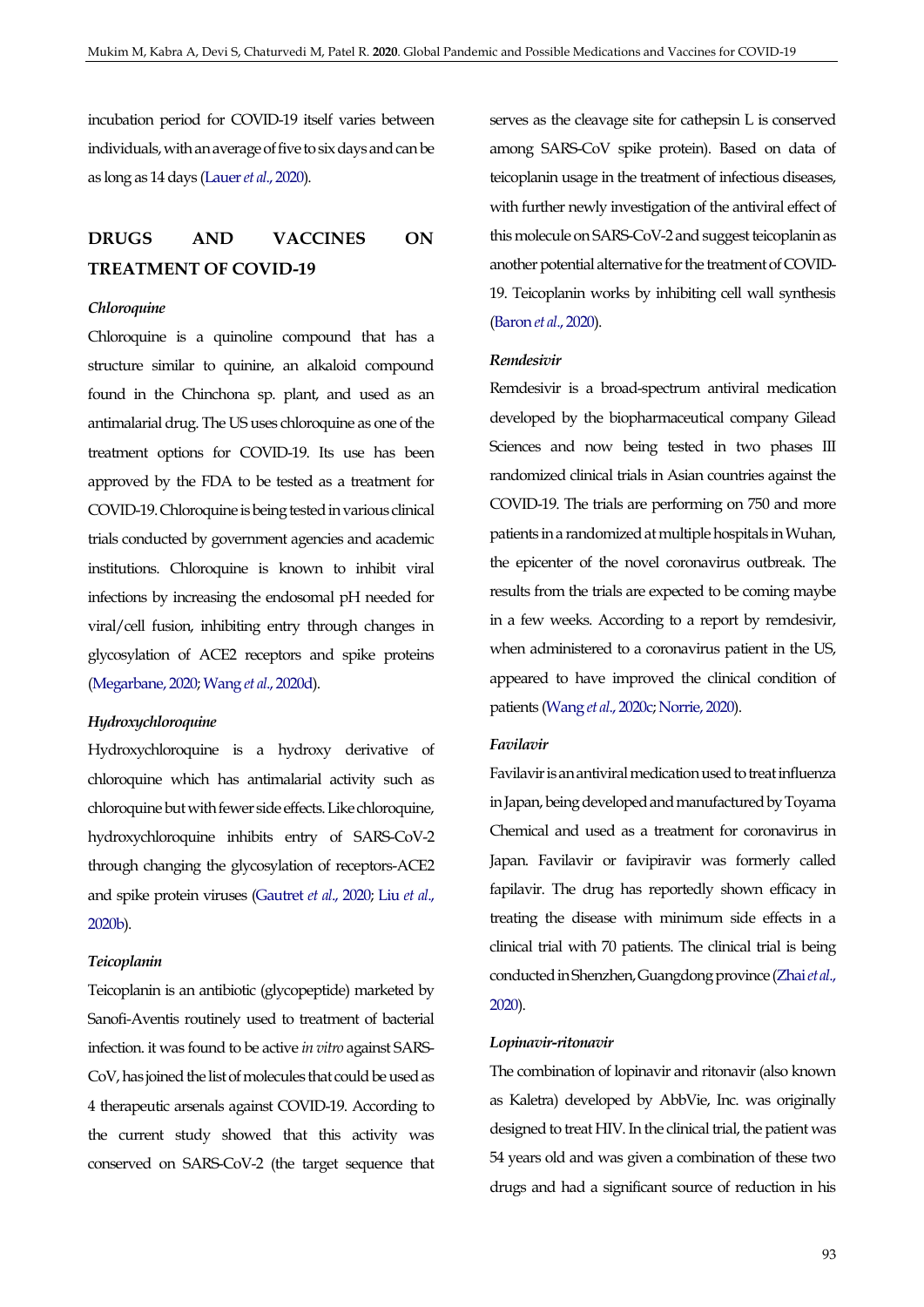SARS-CoV-2 levels (Guo *et al*[., 2020\)](#page-10-11). However, a recent report by Cao *et al*. [\(2020\)](#page-9-6) mentioned that in hospitalized adult patients with severe COVID-19, no benefit was observed with lopinavir-ritonavir treatment beyond standard care.

## *Gimsilumab*

Gimsilumab (formerly known as MORAb 022) developed by Roivant Sciences is a fully human monoclonal antibody that acts on the granulocytemacrophage colony-stimulating factor (GM-CSF). The drug makes targets on GM-CSF, which is a proinflammatory cytokine found in high levels in the serum of COVID-19 patients. Targeting on GM-CSF is realize to reduce lung damage and reduce the mortality rate in COVID-19 patients (Tay *et al*[., 2020\)](#page-11-8).

## *Fusogenix DNA vaccine*

The Fusogenix DNA vaccine was developed by Entos Pharmaceuticals using a fusogenix drug administration platform to treat COVID-19 infections. The Fusogenix DNA drug delivery platform is a proteo-lipid vehicle that introduces genetics directly into cells. Fusogenix DNA in the development of additional load containing several epitope proteins derived from several SARS-COV-2 proteins, which will stimulate the immune response in the body to prevent and control COVID-19 infections [\(El-](#page-9-7)[Aziz & Stockand, 2020\)](#page-9-7).

#### *ChAdOx1 nCoV-19 vaccine*

ChAdOx1 nCoV-19 is an adenovirus vaccine vector developed by the University of Oxford which is a weakened version of a common cold virus (adenovirus) that causes infections in chimpanzees, that has been genetically changed so that it cannot replicate in humans. The vaccine in a clinical trial planned for treatment for COVID-19. Approximately 510 Patients aged between 18 to 55 years will be registered for the study [\(Doremalen](#page-9-8) *et al*[., 2020\)](#page-9-8).

## *AdCOVID*

AdCOVID is a single-dose, intranasal vaccine candidate designed to protect against COVID-19, developed by Altimmune, Inc. in collaboration with the University of Alabama at Birmingham. It currently carrying out immunogenicity studies after, which phase one clinicaltrial material, will be developed. Scientists conducted pre-clinical animal studies and phases one clinical-trial in the third quarter of 2020 [\(World Health Organization,](#page-12-8)  [2020\)](#page-12-8).

#### *TJM2*

TJM2 is a monoclonal antibody designed to neutralize GM-CSF which is responsible for acute and chronic inflammation and developed by I-Mab Biopharma. It is a treatment for cytokine storm in patients suffering from a severe condition of novel coronavirus infection. This TJM2 may be used for treating COVID-19 and still undergoing preclinical and clinical trials. One-arm clinical trials, open-label trials will assess the ability of TJM2 in reducing cytokine levels, including GM-CSF, in people with severe SARS-CoV-2 infection in South Korea [\(Pawar, 2020\)](#page-11-9).

### *AT-100*

AT-100 is a new recombinant human protein rhSP-D (an engineered version of endogenous protein) that reduces inflammation and infection while modulating the immune response to break the cycle of injury and inflammation. AT-100 was developed by Airway Therapeutics, Inc. as a treatment for COVID-19. AT-100 has shown efficacy in pre-clinical studies in reducing inflammation and infection in the lungs, while also generating multiple immune responses against various respiratory diseases [\(Sandra, 2020\)](#page-11-10).

## *TZLS-501*

TZLS-501 is a monoclonal antibody for the treatment of Novel Coronavirus developed by Tiziana Life Sciences. This monoclonal antibody is a human IL-6R (anti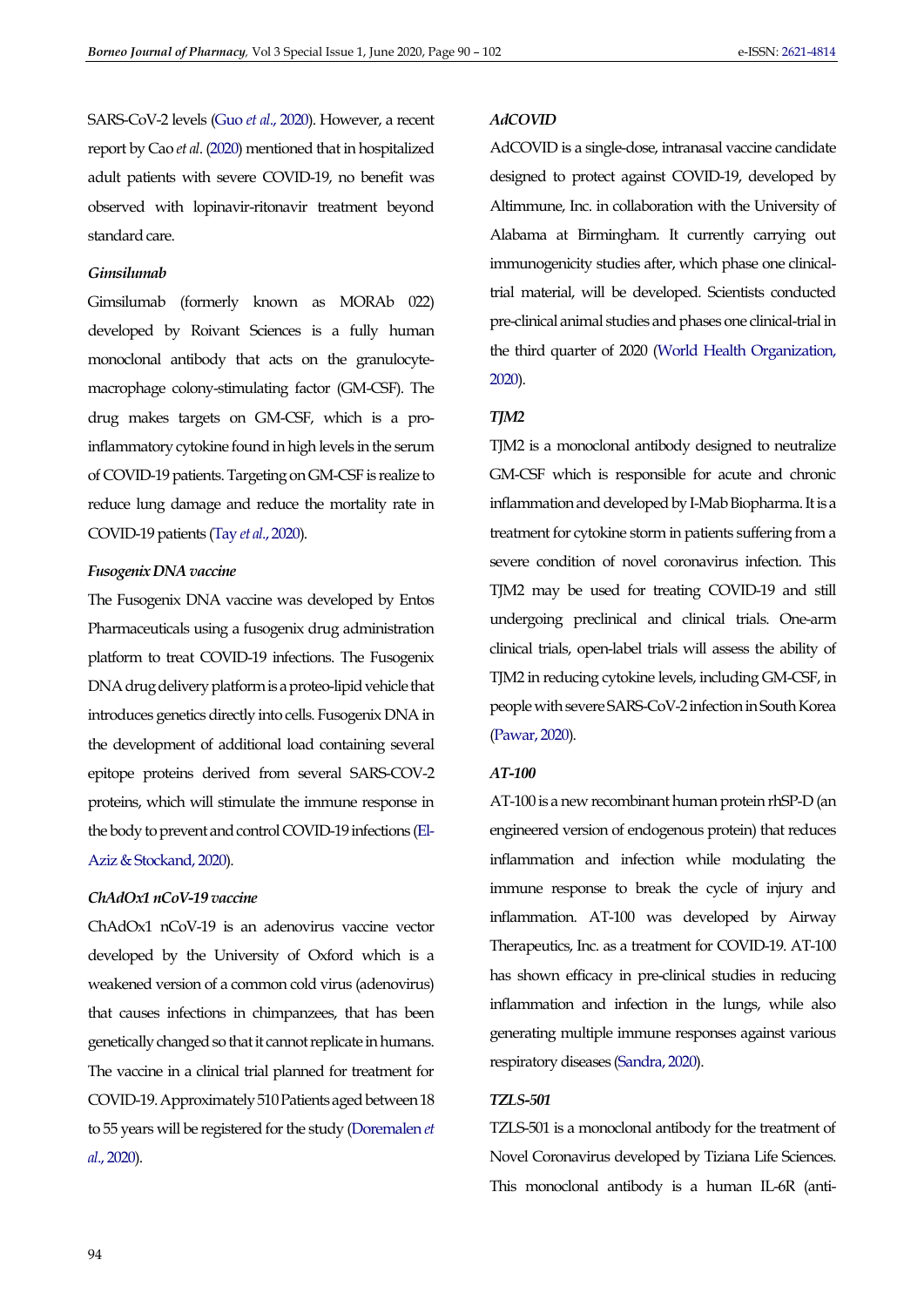interleukin-6 receptor). TZLS-501 prevents lung damage and increases IL-6 levels. This drug works by binding to IL-6R and depleting the amount of IL-6 that circulates in the body, thereby inhibiting chronic lung inflammation [\(Tiziana Life Sciences, 2020;](#page-11-11) [Duddu, 2020\)](#page-9-9).

### *OYA1*

OYA1 is an antiviral compound developed by OyaGen, Inc. and has strong antiviral activity against coronavirus in the laboratory-based assays against the coronaviruses SARS-CoV-2 and MERS-CoV and also is a dual targetspecific antiviral against filoviruses such as Ebola virus. It was found to be more effective in inhibiting SARS-CoV-2 from replication in cell culture. OYA1 is planned to be further investigated to determine the efficacy of treating coronavirus [\(Pawar, 2020\)](#page-11-9).

# *BPI-002*

BPI-002 by BeyondSpring, Inc. is a novel orally administered small molecule agent that is a potent T-cell co-stimulator. BPI-002 is indicated for treating different infections including COVID-19. It can activate CD4+ helper T cells and CD8+ cytotoxic T cells generating an immune response to the body. It gives a better response if combined with another COVID-19 vaccine and can generate long-term protection against viral infections [\(BeyondSpring, 2020;](#page-9-10) [Duddu, 2020\)](#page-9-9).

## *NP-120*

NP-120 or Ifenprodil by Algernon Pharmaceuticals is a small molecule given orally, originally developed by Sanofi to treat disorders of peripheral circulation. NP-120 is also a potential treatment for COVID-19. NP-120 is an N-methyl-d-aspartate (NDMA) glutamate receptor antagonist specifically targeting NMDA-type 2B (Glu2NB) subunits. NP-120 also shows agonist activity for the Sigma-1 receptor, a companion protein that is regulated during endoplasmic reticulum stress [\(Algernon Pharmaceuticals, 2020;](#page-8-1) [Duddu, 2020\)](#page-9-9).

## *APN01*

APN01 is a recombinant form of human angiotensinconverting enzyme 2 (ACE2) that has previously been tested in phase 1 and 2 trials for acute lung injury (ALI) and pulmonary artery hypertension (PAH) involving 89 patients. APB01 was developed by the University of British Columbia and APEIRON Biologics is being tested in China in a phase 1 pilot trial as a treatment for COVID-19. APN01 is on researching for treating SARS. The research that the ACE2 protein was the main receptor for the SARS virus. The clinical trial will test the drug's efficacy in reducing the viral load in patients [\(APEIRON](#page-8-2)  [Biologics, 2020;](#page-8-2) [Duddu, 2020\)](#page-9-9).

#### *mRNA-1273*

mRNA-1273 developed by Moderna and Vaccine Research Center is a novel lipid nanoparticle (LNP) encapsulated mRNA-based vaccine that encodes for a full-length, prefusion stabilized spike (S) protein of SARS-CoV-2. Enrollment will occur at up to 3 domestic clinical research sites. The vaccine has been manufactured for phases I human clinical trial. The trial began in mid-March at the Washington Health Research Institute in Seattle, Washington. A total volunteer of 45 males and females aged between 18 and 45 have been enrolled for the clinical trial. The volunteer will be divided into three cohorts who will be administered 25 µg, 100 µg, or 250 µg dose 28 days apart [\(Moderna, 2020\)](#page-10-12).

#### *TNX-1800*

TNX-1800 is a modified horsepox virus and is designed to express proteins from SARS-CoV-2. TNX-1800 was developed by Tonix Pharmaceuticals in a strategic collaboration with Southern Research. It is believed that horsepox has the potential to be a vector for vaccines to protect against other infectious agents. The new research collaboration will develop and test a potential horsepox vaccine that expresses protein from SARS-CoV-2 to protect against COVID-19 [\(Tonix Pharmaceuticals, 2020\)](#page-11-12).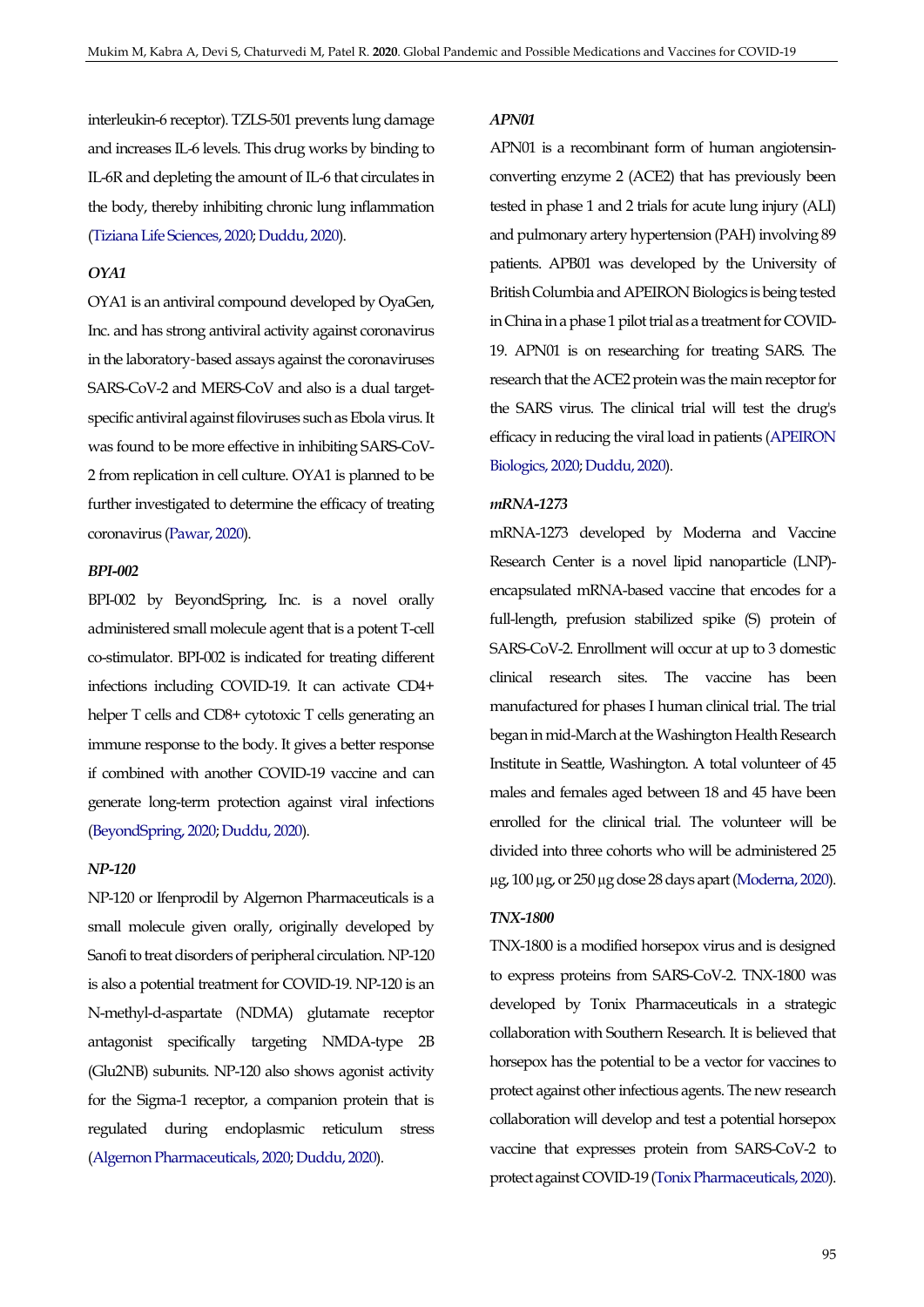#### *Brilacidin*

Brilacidin (PMX30063) is a polymer-based antibiotic currently in human clinical trials and represents a new class of antibiotics called host defense protein mimetics, or HDP-mimetics, which are non-peptide synthetic small molecules modeled after host defense peptides (HDPs) (Mensa *et al*., 2014). Brilacidin is currently developed by Innovation Pharmaceuticals and shown antiinflammatory, antibacterial, and immunomodulatory properties in several clinical trials. These drugs for inflammatory bowel disease and oral mucositis in cancer patients. Innovation Pharmaceutical has signed two material transfer agreements with a university and 12 biocontainment laboratories in the US to evaluate brilacidin as COVID-19 therapy [\(Innovation](#page-10-13)  [Pharmaceuticals, 2020;](#page-10-13) [Duddu, 2020\)](#page-9-9).

#### *BXT-25*

BXT-25 is an anti-necrosis drug that carries oxygen to tissues when the flow of blood is blocked. BXT-25 has been developed by Bioxytran, Inc. as a treatment for Acute Respiratory Distress Syndrome (ARDS) in latestage patients infected with the SARS-CoV-2. The drug may help in transport oxygen to the vital organs and enable the patient to recover and survive. The treatment will allegedly offer enough time for the patient to recover and, over time, the body's immune system will destroy the virus [\(Bioxytran, 2020;](#page-9-11) [Duddu, 2020\)](#page-9-9).

#### *Galidesivir*

Galidesivir by Biocryst Pharmaceuticals, Inc is an antiviral drug, an adenosine analog, and broad-spectrum antiviral in advanced development for the treatment of viruses that pose a threat to health and national security, including SARS-CoV-2. Tests show that galidesivir is safe and generally well-tolerated through evidence in clinical phase 1 safety and pharmacokinetic trials by the route of intravenous and intramuscular administration in healthy subjects. In studies using test animals, galidesivir shows

survival benefits against a variety of serious pathogens [\(Biocryst Pharmaceuticals, 2020\)](#page-9-12).

#### *REGN3048-3051*

REGN3051 and REGN3048 developed by Regeneron Pharmaceuticals are two human monoclonal antibodies that neutralize MERS-CoV by reducing viral replication in mice expressing human DPP4 based on prophylactic and therapeutic treatment [\(de Wit](#page-12-9) *et al*., 2018). REGN3048 and REGN3051 are being studied for their activity against coronavirus infections in the first clinical trials in humans sponsored by the National Institute of Allergy and Infectious Diseases (NIAID). Clinical trials of this drug will be studied in 48 patients, in which both antibodies bind to the S protein from MERS-CoV [\(Regeneron Pharmaceuticals, 2020;](#page-11-13) [Duddu, 2020\)](#page-9-9).

## *Kevzara*

Kevzara or sarilumab developed by Regeneron Pharmaceuticals-Sanofi is a fully human monoclonal antibody, in phase two leading to three clinical trials in patients with severe COVID-19 infection. Kevzara is approved for the treatment of rheumatoid arthritis and is known to block the interleukin-6 (IL-6) pathway, which causes an overactive inflammatory response in the lungs of COVID-19 patients [\(Regeneron Pharmaceuticals, 2020;](#page-11-13)  [Magro, 2020;](#page-10-14) [Duddu, 2020\)](#page-9-9).

## *SNG001*

SNG001 developed by Synairgen Research is the IFN-β-1a formulation for direct delivery to the lungs through nebulization. This is a neutral pH and free of mannitol, arginine, albumin, and human serum, making it suitable for direct inhalation delivery to the active site. SNG001 can be proven to have an important role in the current outbreak COVID-19 epidemic, especially concerning high-risk populations very affected by this virus and the like [\(Synairgen Research, 2020;](#page-11-14) [Mantlo](#page-10-15) *et al*., 2020; [Duddu, 2020\)](#page-9-9).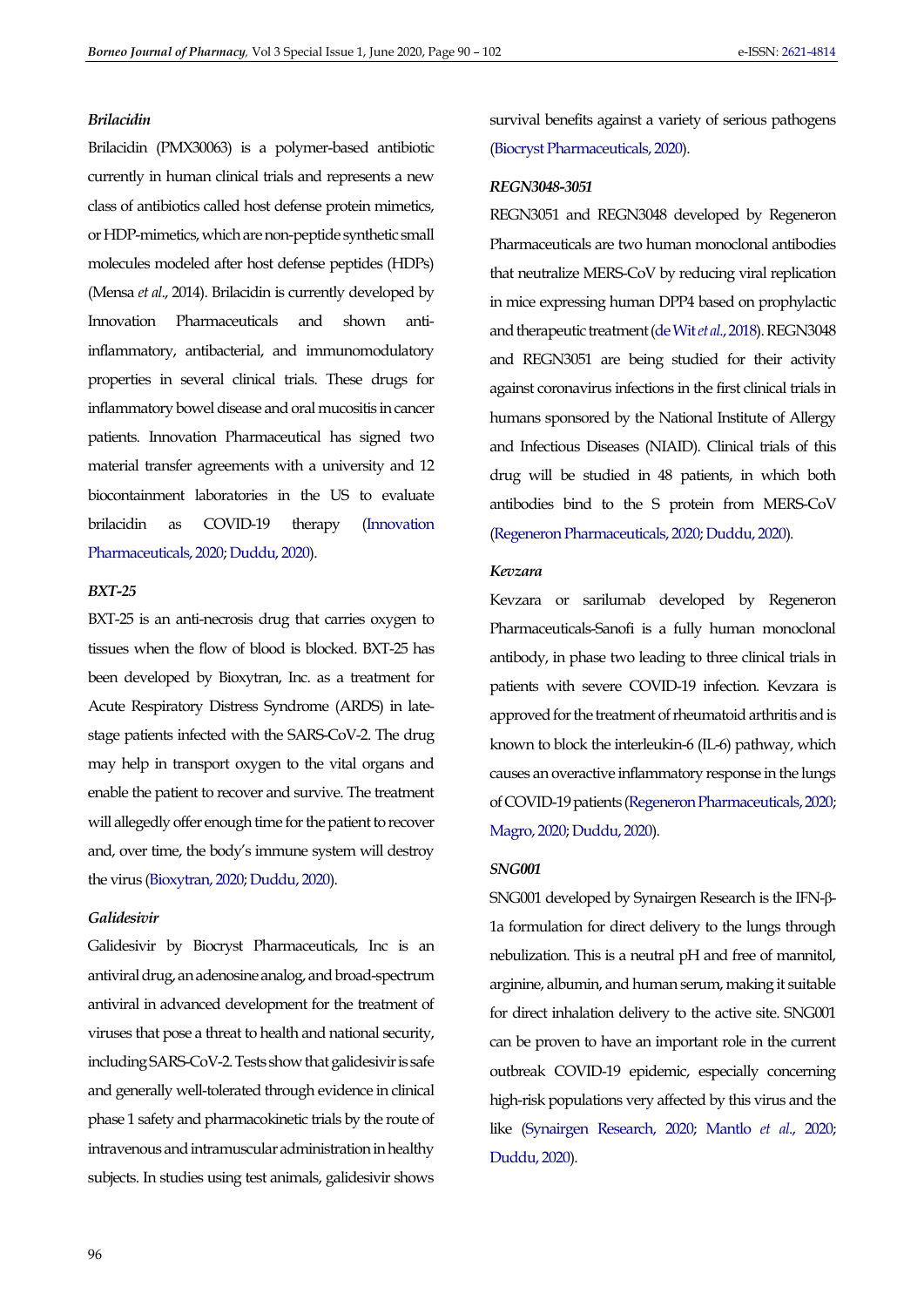### *TAK-888*

TAK-888 is an anti-SARS-CoV-2 polyclonal hyperimmune globulin (H-IG) considered to treat highrisk individuals which developed by Takeda. TAK-888 began to enter the development phase of an anti-SARS-CoV-2 H-IG to treat individuals at maximum risk with SARS-CoV-2. Hyperimmune globulin is a plasma derivative therapy that has previously been proven effective in the treatment of severe acute viral respiratory infections and can be the treatment of choice for COVID-19 patients [\(Takeda, 2020\)](#page-11-15).

# **COVID-19 CONFIRMED CASES IN WORLDWIDE AND INDIA**

With almost all countries in the world affected by the COVID-19 pandemic, some countries show relatively more severe conditions than others. While some countries choose to do partial or total lockdowns, certain countries choose not to impose strict restrictions until they do not impose any restrictions. This condition causes the spread of COVID-19 in several countries, especially those in Europe and America far higher than others. In addition to the restriction policy factors adopted by the local government, the population of citizens from each country also has an influence on the high number of COVID-19 cases in several countries. According to the Worldometer [\(2020\)](#page-12-10), a database that reports the detailed information and increase in COVID-19 confirmed cases in all countries in the world in detail and is updated daily, these countries have the highest number of COVID-19 cases, as presented in **[Table II](#page-7-0)**. The interesting thing is that of the 10 countries, only Iran is in Asia, which incidentally is the continent where the COVID-19 case was first discovered. These points reinforce that the COVID-19 epicenter is currently on the continents of Europe and America.

<span id="page-7-0"></span>

|  |  | <b>Table II.</b> The number of COVID-19 confirmed cases       |  |
|--|--|---------------------------------------------------------------|--|
|  |  | worldwide per May 11 <sup>th</sup> , 2020 (Worldometer, 2020) |  |

| No | Country name       | Confirmed | Death  |  |
|----|--------------------|-----------|--------|--|
|    |                    | cases     |        |  |
| 1  | USA                | 1,271,645 | 76,916 |  |
| 2  | Spain              | 224,390   | 26,621 |  |
| 3  | Russian Federation | 221,344   | 2,009  |  |
| 4  | United Kingdom     | 219,187   | 31,855 |  |
| 5  | Italy              | 219,070   | 30,560 |  |
| 6  | Germany            | 169,575   | 7,417  |  |
| 7  | Brazil             | 155,939   | 10,627 |  |
| 8  | Turkey             | 138,657   | 3,786  |  |
| 9  | France             | 137,073   | 26,338 |  |
| 10 | Iran               | 107,603   | 6,640  |  |

On the other hand, India as one of the countries with the second most populous population in the world after China, when this article was written was indeed not included in the top 10 countries with the highest number of COVID-19 cases. One of the reasons is the Indian government's policy which immediately implemented a total lockdown when the number of COVID-10 confirmed cases in India began to increase sharply. However, seeing a large number of population in India and the trend of the increasing number of confirmed cases quickly, it is not impossible the number of COVID-19 cases in India can increase rapidly in the next few weeks. Still based on the Worldometer [\(2020\)](#page-12-10), the number of COVID-19 confirmed cases in each state throughout India is presented in **[Table III](#page-7-1)**. As of May 11th, 2020, the highest number of cases were reported in the state of Maharashtra, with the number of cases nearly three times more than Gujarat as the state with the second-most cases.

<span id="page-7-1"></span>**Table III.** The number of COVID-19 confirmed cases in India per May 11th, 2020 [\(Worldometer, 2020\)](#page-12-10)

| No | Name of States/   | Confirmed | Death |
|----|-------------------|-----------|-------|
|    | Union territories | cases     |       |
| 1  | Maharashtra       | 22,171    | 832   |
| 2  | Gujarat           | 8.194     | 493   |
| 3  | Tamil Nadu        | 7,204     | 47    |
| 4  | Delhi             | 6,923     | 73    |
| 5  | Rajasthan         | 3,814     | 107   |
| 6  | Madhya Pradesh    | 3,614     | 215   |
| 7  | Uttar Pradesh     | 3,467     | 74    |
| 8  | Andhra Pradesh    | 1,980     | 45    |
| 9  | West Bengal       | 1,939     | 185   |
| 10 | Punjab            | 1,823     | 31    |
| 11 | Telangana         | 1,196     | 30    |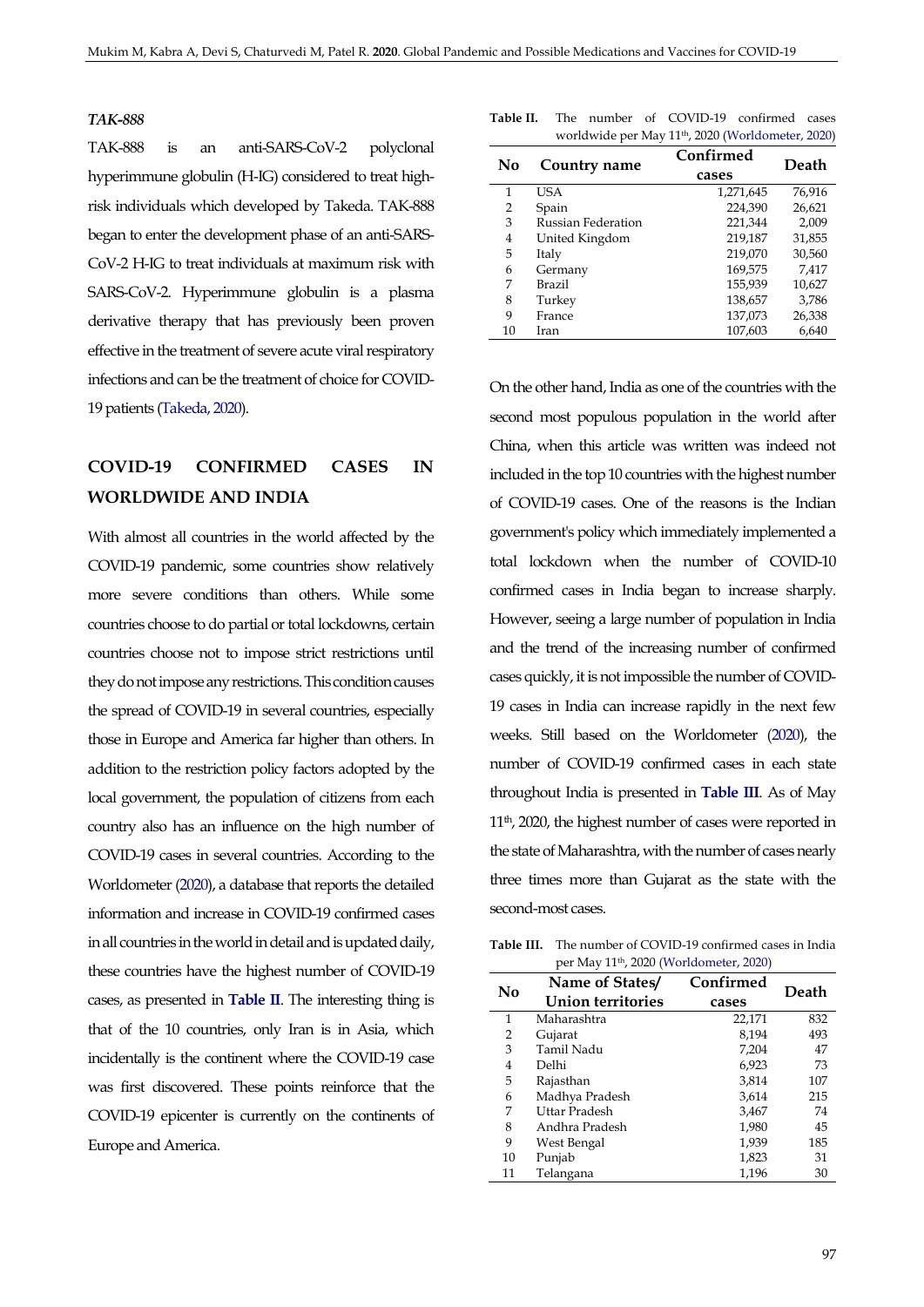| 12                                          | Jammu and Kashmir | 861            | 9            |
|---------------------------------------------|-------------------|----------------|--------------|
| 13                                          | Karnataka         | 848            | 31           |
| 14                                          | Haryana           | 703            | 10           |
| 15                                          | Bihar             | 696            | 6            |
| 16                                          | Kerala            | 512            | 4            |
| 17                                          | Odisha            | 377            | 3            |
| 18                                          | Chandigarh        | 169            | 2            |
| 19                                          | <b>Jharkhand</b>  | 158            | 3            |
| 20                                          | Tripura           | 150            | 0            |
| 21                                          | Uttarakhand       | 68             | $\mathbf{1}$ |
| 22                                          | Assam             | 63             | 2            |
| 23                                          | Chhattisgarh      | 59             | 0            |
| 24                                          | Himachal Pradesh  | 55             | 2            |
| 25                                          | Ladakh            | 42             | 0            |
| 26                                          | Andaman & Nicobar | 33             | 0            |
|                                             | Islands           |                |              |
| 27                                          | Meghalaya         | 13             | 1            |
| 28                                          | Puducherry        | 9              | 0            |
| 29                                          | Goa               | 7              | 0            |
| 30                                          | Manipur           | $\overline{2}$ | 0            |
| 31                                          | Arunachal Pradesh | 1              | 0            |
| 32                                          | Nagaland          | 1              | 0            |
| 33                                          | Mizoram           | 1              | 0            |
| Total number of confirmed<br>cases in India |                   | 67,152         | 2,206        |

# **TESTING CENTERS FOR COVID-19 IN INDIA**

As of May 6<sup>th</sup>, 2020, there were only 445 laboratories both government and private throughout India that served COVID-19 examinations, as reported by the Indian Council of Medical Research [\(2020\)](#page-10-13). The number is certainly relatively small compared to the area of India and the large population. However, the increase in the number of laboratories is quite fast, where on May 3<sup>rd</sup>, 2020 there were only 426 laboratories reported or experienced an increase in 19 laboratories over three days. Overall, the number of testing centers for COVID-19 throughout India is presented in **[Table IV](#page-8-3)**.

<span id="page-8-3"></span>**Table IV.** The number of testing centers for COVID-19 in India per May 6th, 2020 [\(Indian Council of Medical](#page-10-13)  [Research, 2020\)](#page-10-13)

| No             | Name of States/<br>Number of testing<br>centers for COVID-19<br><b>Union territories</b> |    |
|----------------|------------------------------------------------------------------------------------------|----|
| 1              | Andhra Pradesh                                                                           | 48 |
| $\overline{2}$ | Arunachal Pradesh                                                                        |    |
| 3              | Assam                                                                                    | 7  |
| 4              | Bihar                                                                                    |    |
| 5              | Chandigarh                                                                               | 3  |
| 6              | Chhattisgarh                                                                             | 5  |
|                | Delhi                                                                                    | 26 |
| 8              | Gujarat                                                                                  | 24 |
| 9              | Goa                                                                                      | 3  |
| 10             | Haryana                                                                                  | 18 |

| 11 | Himachal Pradesh        | 5              |
|----|-------------------------|----------------|
| 12 | Jammu & Kashmir         | 5              |
| 13 | <b>Tharkhand</b>        | 5              |
| 14 | Karnataka               | 30             |
| 15 | Kerala                  | 20             |
| 16 | Maharashtra             | 58             |
| 17 | Madhya Pradesh          | 13             |
| 18 | Manipur                 | 2              |
| 19 | Meghalaya               | 1              |
| 20 | Mizoram                 | $\mathbf{1}$   |
| 21 | Nagaland                | 2              |
| 22 | Odisha                  | 8              |
| 23 | Puducherry              | $\overline{2}$ |
| 24 | Punjab                  | 6              |
| 25 | Rajasthan               | 20             |
| 26 | Tamil Nadu              | 52             |
| 27 | Telangana               | 20             |
| 28 | Tripura                 | 1              |
| 29 | Uttar Pradesh           | 24             |
| 30 | Uttarakhand             | 5              |
| 31 | West Bengal             | 18             |
| 32 | Andaman<br>Nicobar<br>& | 3              |
|    | Islands                 |                |
| 33 | Dadra & Nagar Haveli    | 1              |
| 34 | Sikkim                  | 1              |
|    |                         |                |

# **CONCLUSION**

Despite its rapid spread and its deadly effect on some people, COVID-19 still holds the chance to be conquered through the discovery and repurposing of various drug compounds and vaccines. Today the whole world depends entirely on the speed of various laboratories, universities, and the pharmaceutical industry in finding and testing drug compounds that can be relied upon for COVID-19 therapy. Despite the progress that has been made, advances in clinical trials of some drugs such as remdesivir may raise hopes that the discovery of therapies for COVID-19 can be made this year.

## **REFERENCES**

- <span id="page-8-1"></span>Algernon Pharmaceuticals. (2020). *NP-120 (Ifenprodil)*. [https://algernonpharmaceuticals.com/ipf](https://algernonpharmaceuticals.com/ipf-np-120/)[np-120/](https://algernonpharmaceuticals.com/ipf-np-120/)
- <span id="page-8-0"></span>Ali, I. & Alharbi, O.M.L. (2020). COVID-19: Disease, management, treatment, and social impact. *The Science of The Total Environment, 728*, 138861. do[i:10.1016/j.scitotenv.2020.138861](https://dx.doi.org/10.1016/j.scitotenv.2020.138861)
- <span id="page-8-2"></span>APEIRON Biologics. (2020). *APEIRON Biologics closes oversubscribed financing round of EUR 17.5*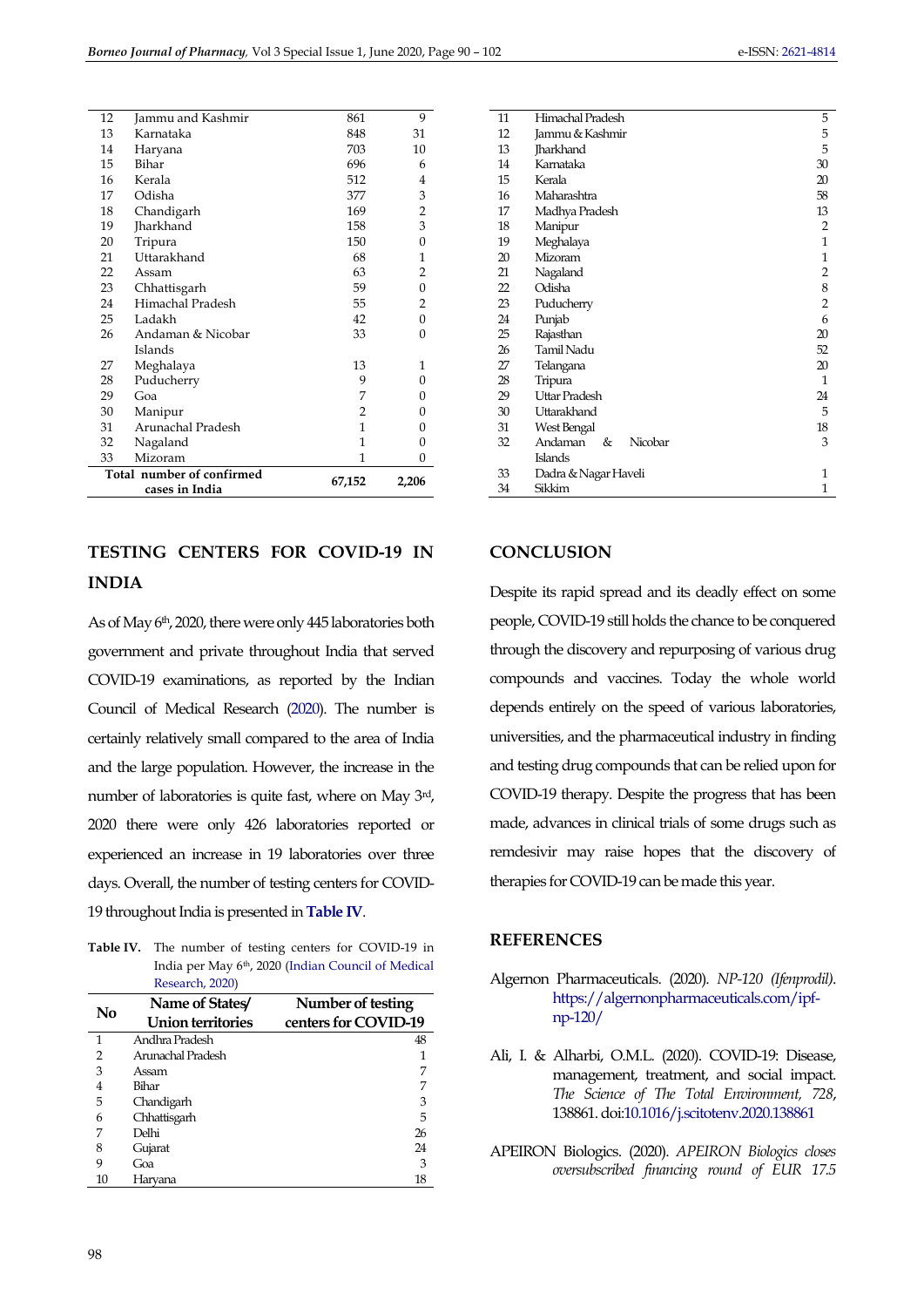*million for the development of APN01 against COVID-19*. [https://www.apeiron](https://www.apeiron-biologics.com/wp-content/uploads/2020/06/200602_APEIRON_Closing-Financing_ENG_final.pdf)[biologics.com/wp](https://www.apeiron-biologics.com/wp-content/uploads/2020/06/200602_APEIRON_Closing-Financing_ENG_final.pdf)[content/uploads/2020/06/200602\\_APEIRO](https://www.apeiron-biologics.com/wp-content/uploads/2020/06/200602_APEIRON_Closing-Financing_ENG_final.pdf) [N\\_Closing-Financing\\_ENG\\_final.pdf](https://www.apeiron-biologics.com/wp-content/uploads/2020/06/200602_APEIRON_Closing-Financing_ENG_final.pdf)

- <span id="page-9-1"></span>Astuti, I. & Ysrafil. (2020). Severe Acute Respiratory Syndrome Coronavirus 2 (SARS-CoV-2): An overview of viral structure and host response. *Diabetes and Metabolic Syndrome,* [Epub ahead of print]. do[i:10.1016/j.dsx.2020.04.020](https://dx.doi.org/10.1016/j.dsx.2020.04.020)
- <span id="page-9-5"></span>Baron, S.A., Devaux, C., Colson, P., Raoult, D., & Rolain, J.M. (2020). Teicoplanin: An Alternative Drug for the Treatment of COVID-19? *International Journal of Antimicrobial Agents, 55*(4), 105944. do[i:10.1016/j.ijantimicag.2020.105944](https://doi.org/10.1016/j.ijantimicag.2020.105944)
- <span id="page-9-10"></span>BeyondSpring. (2020). *BeyondSpring Files for Patent Protection on BPI-002 for the Treatment of Viral Infections Including COVID-19*. [https://www.beyondspringpharma.com/pr](https://www.beyondspringpharma.com/pressreleases/info.aspx?itemid=2212) [essreleases/info.aspx?itemid=2212](https://www.beyondspringpharma.com/pressreleases/info.aspx?itemid=2212)
- <span id="page-9-12"></span>Biocryst Pharmaceuticals. (2020). *Galidesivir*. [https://www.biocryst.com/our](https://www.biocryst.com/our-program/galidesivir/)[program/galidesivir/](https://www.biocryst.com/our-program/galidesivir/)
- <span id="page-9-11"></span>Bioxytran. (2020). *Bioxytran Seeking Partners for Late Stage Treatment of Wuhan Coronavirus using BXT-25*. [https://www.bioxytraninc.com/press](https://www.bioxytraninc.com/press-releases/bioxytran-seeking-partners-for-late-stage-treatment-of-wuhan-coronavirus-using-bxt-25)[releases/bioxytran-seeking-partners-for-late](https://www.bioxytraninc.com/press-releases/bioxytran-seeking-partners-for-late-stage-treatment-of-wuhan-coronavirus-using-bxt-25)[stage-treatment-of-wuhan-coronavirus-using](https://www.bioxytraninc.com/press-releases/bioxytran-seeking-partners-for-late-stage-treatment-of-wuhan-coronavirus-using-bxt-25)[bxt-25](https://www.bioxytraninc.com/press-releases/bioxytran-seeking-partners-for-late-stage-treatment-of-wuhan-coronavirus-using-bxt-25)
- <span id="page-9-6"></span>Cao, B., Wang, Y., Wen, D., Liu, W., Wang, J., Fan, G., Ruan, L., Song, B., Cai, Y., Wei, M., Li X., Xia, J., Chen, N., Xiang, J., Yu, T., Bai, T., Xie, X., Zhang, L., Li, C., Yuan, Y., Chen, H., Li, H., Huang, H., Tu, S., Gong, F., Liu, Y., Wei, Y., Dong, C., Zhou, F., Gu, X., Xu, J., Liu, Z., Zhang, Y., Li, H., Shang, L., Wang, K., Li, K., Zhou, X., Dong, X., Qu, Z., Lu, S., Hu, X., Ruan, S., Luo, S., Wu, J., Peng, L., Cheng, F., Pan, L., Zou, J., Jia, C., Wang, J., Liu, X., Wang, S., Wu, X., Ge, Q., He, J., Zhan, H., Qiu, F., Guo, L., Huang, C., Jaki, T., Hayden, F.G., Horby, P.W., Zhang, D., & Wang, C. (2020). A Trial of Lopinavir–Ritonavir in Adults Hospitalized with Severe Covid-19. *The New England Journal of Medicine*, *382*, 1787-1799. do[i:10.1056/NEJMoa2001282](http://doi.org/10.1056/NEJMoa2001282)
- <span id="page-9-0"></span>Cui, J., Li, F., & Shi, Z.L. (2019). Origin and evolution of pathogenic coronaviruses. *Nature Reviews*

*Microbiology, 17*(3), 181-192. do[i:10.1038/s41579-018-0118-9](https://doi.org/10.1038/s41579-018-0118-9)

- <span id="page-9-2"></span>Djalante, R., Lassa, J., Setiamarga, D., Sudjatma, A., Indrawan, M., Haryanti, B., Mahfud, C., Sinapoy, M.S., Djalante, S., Rafliana, I., Gunawan, L.A., Surtiari, G.A.K., & Warsilah, H. (2020). Review and analysis of current responses to COVID-19 in Indonesia: Period of January to March 2020. *Progress in Disaster Science, 6*, 10091. do[i:10.1016/j.pdisas.2020.100091](https://dx.doi.org/10.1016/j.pdisas.2020.100091)
- <span id="page-9-8"></span>Doremalen, N.V., Lambe, T., Spencer, A., Belji-Rammerstorfer, S., Purusthotham, J.N., Port, J.R., Avanzato, V., Bushmaker, T., Flaxman, A., Ulaszewska, M., Feldmann, F., Allen, E.R., Sharpe, H., Schulz, J., Holbrook, M., Okumura, A., Meade-White, K., Perez-Perez, L., Bissett, C., Gilbride, C., Williamson, B.N., Rosenke, R., Long, D., Ishwarbhai, A., Kailath, R., Rose, L., Morris, S., Powers, C., Lovaglio, J., Hanley, P.W., Scott, D., Saturday, G., de Wit, E., Gilbert, S.C., & Munster, V.J. (2020). ChAdOx1 nCoV-19 vaccination prevents SARS-CoV-2 pneumonia in rhesus macaques. BioRXiv. *Preprint*, 093195*.* do[i:10.1101/2020.05.13.093195](https://doi.org/10.1101/2020.05.13.093195)
- <span id="page-9-9"></span>Duddu, P. (2020). *Coronavirus treatment: Vaccines/drugs in the pipeline for COVID-19*. [https://www.clinicaltrialsarena.com/analysi](https://www.clinicaltrialsarena.com/analysis/coronavirus-mers-cov-drugs/) [s/coronavirus-mers-cov-drugs/](https://www.clinicaltrialsarena.com/analysis/coronavirus-mers-cov-drugs/)
- <span id="page-9-7"></span>El-Aziz, T.M.A. & Stockand, J.D. (2020). Recent progress and challenges in drug development against COVID-19 coronavirus (SARS-CoV-2) - an update on the status. *Infection, Genetics and Evolution,* 104327. do[i:10.1016/j.meegid.2020.104327](https://dx.doi.org/10.1016/j.meegid.2020.104327)
- <span id="page-9-4"></span>Gautret, P., Lagier, J.C., Parola, P., Hoang, V.T., Meddeb, L., Mailhe, M., Doudier, B., Courjon, J., Giordanengo, V., Vieira, V.E., Dupont, H.T., Honore, S., Colson, P., Chabriere, E., La Scola, B., Rolain, J.M., Brouqui, P., & Raoult, D. (2020). Hydroxychloroquine and Azithromycin as a Treatment of COVID-19: Results of an Open-Label Non-Randomized Clinical Trial. *International Journal of Antimicrobial Agents,* 105949. do[i:10.1016/j.ijantimicag.2020.105949](https://doi.org/10.1016/j.ijantimicag.2020.105949)
- <span id="page-9-3"></span>Guner, R., Hasanoglu, I., & Aktas, F. (2020). COVID-19: Prevention and control measures in community. *Turkish Journal of Medical Sciences, 50*(3), 571-577. do[i:10.3906/sag-2004-146](https://dx.doi.org/10.3906/sag-2004-146)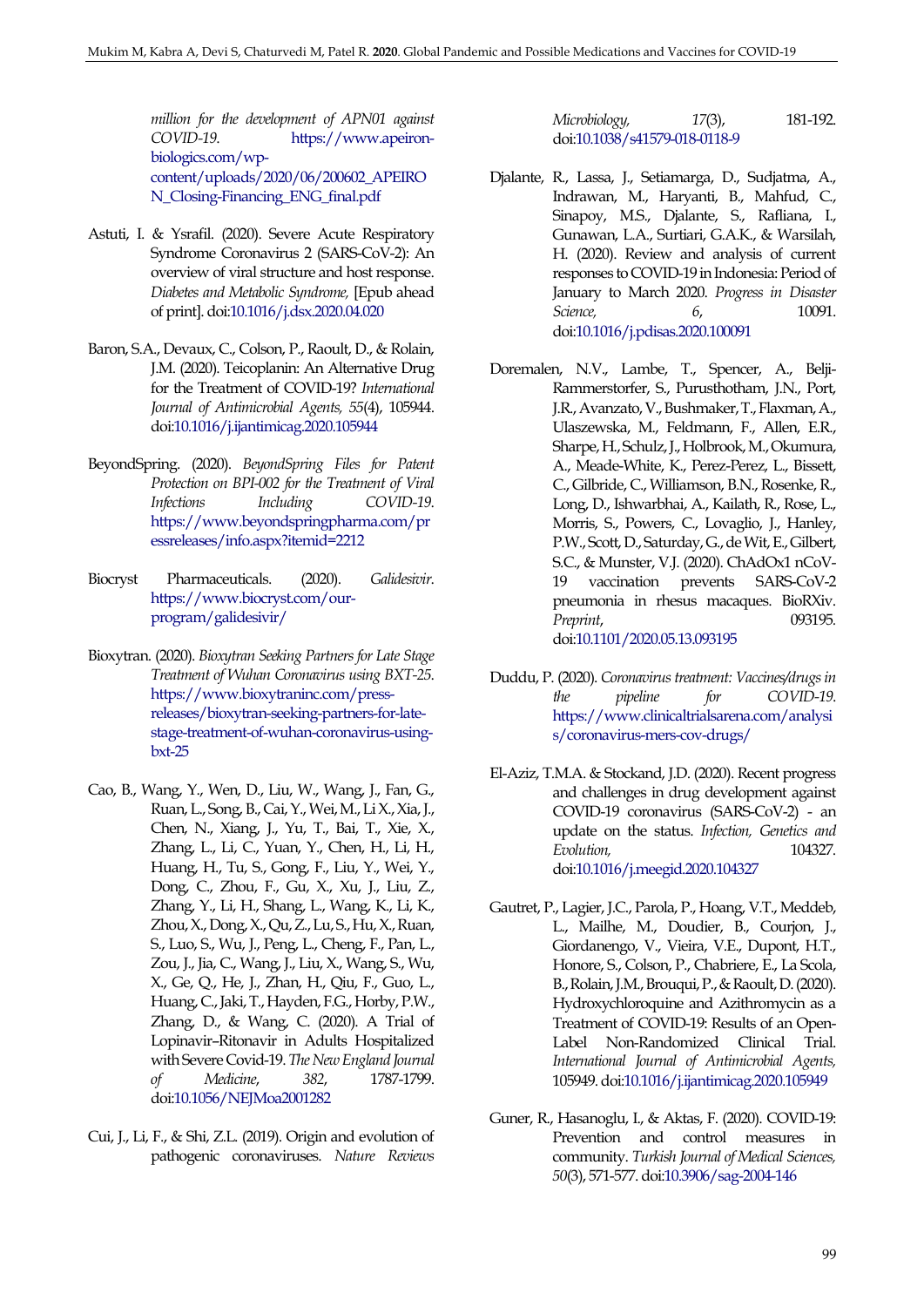- <span id="page-10-11"></span>Guo, Y.R., Cao, Q.D., Hong, Z.S., Tan, Y.Y., Chen S.D., Jin, H.J., Tan, K.S., Wang, D.Y., & Yan, Y. (2020). The origin, transmission and clinical therapies on coronavirus disease 2019 (COVID-19) outbreak – an update on the status. *Military Medical Research, 7*, 11. do[i:10.1186/s40779-020-](https://doi.org/10.1186/s40779-020-00240-0) [00240-0](https://doi.org/10.1186/s40779-020-00240-0)
- <span id="page-10-13"></span>Indian Council of Medical Research. (2020). *Total Operational (initiated independent testing) Laboratories reporting to ICMR*. [https://www.icmr.gov.in/pdf/covid/labs/](https://www.icmr.gov.in/pdf/covid/labs/COVID_19_Testing_Labs_06052020.pdf) [COVID\\_19\\_Testing\\_Labs\\_06052020.pdf](https://www.icmr.gov.in/pdf/covid/labs/COVID_19_Testing_Labs_06052020.pdf)
- Innovation Pharmaceuticals. (2020). *Brilacidin*. <http://www.ipharminc.com/brilacidin-1>
- <span id="page-10-1"></span>Khan, S., Siddique, R., Shereen, M.A., Ali, A., Liu, J., Bai, Q., Bashir, N., & Xue, M. (2020a). Emergence of a Novel Coronavirus, Severe Acute Respiratory Syndrome Coronavirus 2: Biology and Therapeutic Options. *Journal of Clinical Microbiology, 58*(5), 00187-20. do[i:10.1128/JCM.00187-20](https://dx.doi.org/10.1128/JCM.00187-20)
- <span id="page-10-2"></span>Khan, S., Nabi, G., Han, G., Siddique, R., Lian, S., Shi, H., Bashir, N., Ali, A., & Shereen, M.A. (2020b). Novel coronavirus: how things are in Wuhan. *Clinical Microbiology and Infection, 26*(4), 399- 400. do[i:10.1016/j.cmi.2020.02.005](https://doi.org/10.1016/j.cmi.2020.02.005)
- <span id="page-10-7"></span>Lauer, S.A., Grantz, K.H., Bi, Q., Jones, F.K., Zheng, Q., Meredith, H.R., Azman, A.S., Reich, N.G., & Lessler, J. (2020). The Incubation Period of Coronavirus Disease 2019 (COVID-19) From Publicly Reported Confirmed Cases: Estimation and Application. *Annals of Internal Medicine, 172*(9), 577-582. do[i:10.7326/m20-](https://doi.org/10.7326/m20-0504) [0504](https://doi.org/10.7326/m20-0504)
- <span id="page-10-0"></span>Li, H., Liu, S.M., Yu, X.H., Tang, S.L., & Tang, C.K. (2020). Coronavirus disease 2019 (COVID-19): current status and future perspectives. *International Journal of Antimicrobial Agents,* 105951. do[i:10.1016/j.ijantimicag.2020.105951](https://dx.doi.org/10.1016/j.ijantimicag.2020.105951)
- <span id="page-10-5"></span>Liu, J., Liao, X., Qian, S., Yuan, J., Wang, F., Liu, Y., Wang, Z., Wang, F.S., Liu, L., & Zhang, Z. (2020a). Community Transmission of Severe Acute Respiratory Syndrome Coronavirus 2, Shenzhen, China, 2020. *Emerging Infectius Diseases, 26*(6), [Epub ahead of print]. do[i:10.3201/eid2606.200239](https://doi.org/10.3201/eid2606.200239)
- <span id="page-10-9"></span>Liu, J., Cao, R., Xu, M., Wang, X., Zhang, H., Hu, H., Li, Y., Hu, Z., Zhong, W., & Wang, M. (2020b).

Hydroxychloroquine, a less toxic derivative of chloroquine, is effective in inhibiting SARS-CoV-2 infection in vitro. *Cell Discovery, 6*, 16. do[i:10.1038/s41421-020-0156-0](https://doi.org/10.1038/s41421-020-0156-0)

- <span id="page-10-14"></span>Magro, G. (2020). SARS-CoV-2 and COVID-19: Is interleukin-6 (IL-6) the 'culprit lesion' of ARDS onset? What is there besides Tocilizumab? SGP130Fc. *Cytokine: X*, *2*(2), 100029. do[i:10.1016/j.cytox.2020.100029](https://doi.org/10.1016/j.cytox.2020.100029)
- <span id="page-10-15"></span>Mantlo, E., Bukreyeva, N., Maruyama, J., Paessler, S., & Huang, C. (2020). Antiviral activities of type I interferons to SARS-CoV-2 infection. *Antiviral Research.* 179. do[i:10.1016/j.antiviral.2020.104811](https://doi.org/10.1016/j.antiviral.2020.104811)
- <span id="page-10-8"></span>Megarbane, B. (2020). Chloroquine and hydroxychloroquine to treat COVID-19: between hope and caution. *Clinical Toxicology, 1080*(10), 1-3. do[i:10.1080/15563650.2020.1748194](https://doi.org/10.1080/15563650.2020.1748194)
- Mensa, B., Howell, G.L., Scott, R., & DeGrado, W.F. (2014). Comparative Mechanistic Studies of Brilacidin, Daptomycin, and the Antimicrobial Peptide LL16. *Antimicrobial Agents and Chemotherapy*, *58*(9), 5136-5145. do[i:10.1128/AAC.02955-14](https://dx.doi.org/10.1128/AAC.02955-14)
- <span id="page-10-12"></span>Moderna. (2020). *Moderna Advances Late-Stage Development of its Vaccine (mRNA-1273) Against COVID-19*. [https://investors.modernatx.com/news](https://investors.modernatx.com/news-releases/news-release-details/moderna-advances-late-stage-development-its-vaccine-mrna-1273)[releases/news-release-details/moderna](https://investors.modernatx.com/news-releases/news-release-details/moderna-advances-late-stage-development-its-vaccine-mrna-1273)[advances-late-stage-development-its-vaccine](https://investors.modernatx.com/news-releases/news-release-details/moderna-advances-late-stage-development-its-vaccine-mrna-1273)[mrna-1273](https://investors.modernatx.com/news-releases/news-release-details/moderna-advances-late-stage-development-its-vaccine-mrna-1273)
- <span id="page-10-6"></span>Morawska, L. & Cao, J. (2020). Airborne transmission of SARS-CoV-2: the world should face the reality. *Environment International,* 105730. do[i:10.1016/j.envint.2020.105730](https://dx.doi.org/10.1016/j.envint.2020.105730)
- <span id="page-10-10"></span>Norrie, J.D. (2020). Remdesivir for COVID-19: challenges of underpowered studies. *The Lancet, 395*(10236), 1525-1527. do[i:10.1016/S0140-](https://doi.org/10.1016/S0140-6736(20)31023-0) [6736\(20\)31023-0](https://doi.org/10.1016/S0140-6736(20)31023-0)
- <span id="page-10-4"></span>Omer, S., Ali, S., & Babar, Z.D. (2020). Preventive measures and management of COVID-19 in pregnancy. *Drugs and Therapy Perspectives,* 1-4. do[i:10.1007/s40267-020-00725-x](https://dx.doi.org/10.1007/s40267-020-00725-x)
- <span id="page-10-3"></span>Pal, M., Berhanu, G., Desalegn, C., & Kandi, V. (2020). Severe Acute Respiratory Syndrome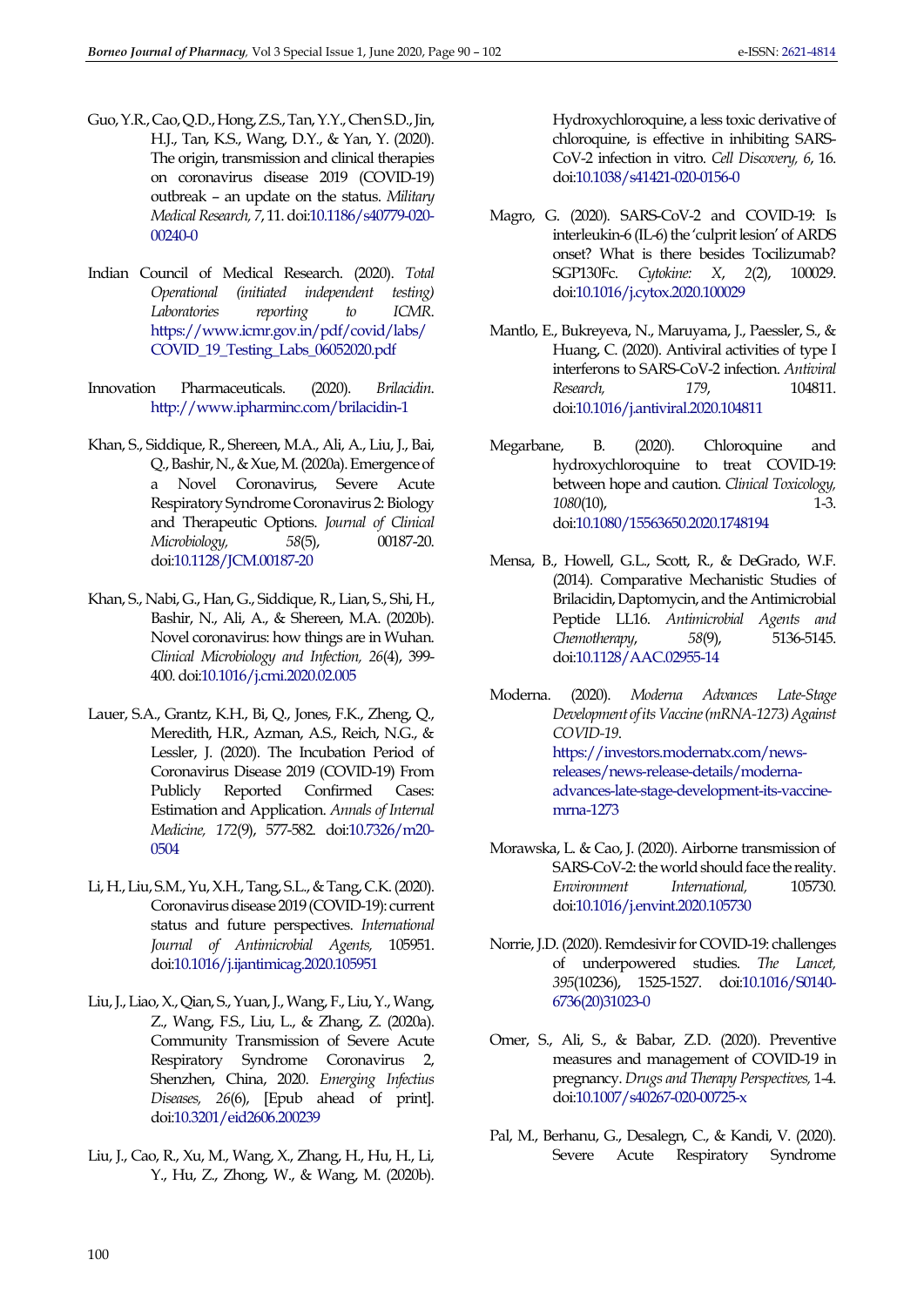Coronavirus-2 (SARS-CoV-2): An Update. *Cureus*, *12*(3), e7423. do[i:10.7759/cureus.7423](https://dx.doi.org/10.7759/cureus.7423)

- <span id="page-11-9"></span>Pawar, A.Y. (2020). Combating Devastating COVID -19 by Drug Repurposing. *International Journal if Antimicrobial Agents,* 105984. do[i:10.1016/j.ijantimicag.2020.105984](https://dx.doi.org/10.1016/j.ijantimicag.2020.105984)
- <span id="page-11-6"></span>Peng, X., Xu, X., Li, Y., Cheng, L., Zhou, X., & Ren, B. (2020). Transmission routes of 2019-nCoV and controls in dental practice. *International Journal of Oral Science, 12*, 9. do[i:10.1038/s41368-020-](https://dx.doi.org/10.1038/s41368-020-0075-9) [0075-9](https://dx.doi.org/10.1038/s41368-020-0075-9)
- <span id="page-11-13"></span>Regeneron Pharmaceuticals. (2020). *Corporate Overview*. [https://investor.regeneron.com/static](https://investor.regeneron.com/static-files/c1be21c5-bd18-45e4-b8ba-e09e3755fdf5)[files/c1be21c5-bd18-45e4-b8ba-e09e3755fdf5](https://investor.regeneron.com/static-files/c1be21c5-bd18-45e4-b8ba-e09e3755fdf5)
- <span id="page-11-0"></span>Rockx, B., Kuiken, T., Herfst, S., Bestebroer, T., Lamers, M.M., Munnink, B.B.O., de Meulder, D., van Amerongen, G., van den Brand, J., Okba, N.M.A., Schipper, D., van Run, P., Leitjen, L., Sikkema, R., Verschoor, E., Verstrepen, B., Bogers, W., Langermans, J., Drosten, C., van Vlissingen, M.F., Fouchier, R., de Swart, R., Koopmans, M., & Haagmans, B.L. (2020). Comparative pathogenesis of COVID-19, MERS, and SARS in a nonhuman primate model. *Science,* eabb7314. do[i:10.1126/science.abb7314](https://dx.doi.org/10.1126/science.abb7314)
- <span id="page-11-10"></span>Sandra, R. (2020). *Airway Therapeutics Announces Filing with NIH To Evaluate AT-100 as a Therapy for Novel Coronavirus*. [https://www.airwaytherapeutics.com/airw](https://www.airwaytherapeutics.com/airway-therapeutics-announces-filing-with-nih-to-evaluate-at-100-as-a-therapy-for-novel-coronavirus/) [ay-therapeutics-announces-filing-with-nih-to](https://www.airwaytherapeutics.com/airway-therapeutics-announces-filing-with-nih-to-evaluate-at-100-as-a-therapy-for-novel-coronavirus/)[evaluate-at-100-as-a-therapy-for-novel](https://www.airwaytherapeutics.com/airway-therapeutics-announces-filing-with-nih-to-evaluate-at-100-as-a-therapy-for-novel-coronavirus/)[coronavirus/](https://www.airwaytherapeutics.com/airway-therapeutics-announces-filing-with-nih-to-evaluate-at-100-as-a-therapy-for-novel-coronavirus/)
- <span id="page-11-3"></span>Seah, I., Su, X., & Lingam, G. (2020). Revisiting the dangers of the coronavirus in the ophthalmology practice. *Eye,* [Epub ahead of print]. do[i:10.1038/s41433-020-0790-7](https://doi.org/10.1038/s41433-020-0790-7)
- <span id="page-11-4"></span>Singhal, T. (2020). A Review of Coronavirus Disease-2019 (COVID-19). *Indian Journal of Pediatrics, 8*(4), 281-286. do[i:10.1007/s12098-020-03263-6](https://dx.doi.org/10.1007/s12098-020-03263-6)
- <span id="page-11-14"></span>Synairgen Research. (2020). *Synairgen to start trial of SNG001 in COVID-19 imminently*. [https://www.synairgen.com/wp](https://www.synairgen.com/wp-content/uploads/2020/03/200318-Synairgen-to-start-trial-of-SNG001-in-COVID-19-imminently-.pdf)[content/uploads/2020/03/200318-](https://www.synairgen.com/wp-content/uploads/2020/03/200318-Synairgen-to-start-trial-of-SNG001-in-COVID-19-imminently-.pdf) [Synairgen-to-start-trial-of-SNG001-in-](https://www.synairgen.com/wp-content/uploads/2020/03/200318-Synairgen-to-start-trial-of-SNG001-in-COVID-19-imminently-.pdf)[COVID-19-imminently-.pdf](https://www.synairgen.com/wp-content/uploads/2020/03/200318-Synairgen-to-start-trial-of-SNG001-in-COVID-19-imminently-.pdf)
- <span id="page-11-15"></span>Takeda. (2020). *Rajeev Venkayya, President, Global Vaccine Business Unit on the latest on the Coronavirus and Takeda*. [https://www.takeda.com/newsroom/featur](https://www.takeda.com/newsroom/featured-topics/rajeev-venkayya-president-global-vaccine-business-unit-on-the-latest-on-the-coronavirus-and-takeda/) [ed-topics/rajeev-venkayya-president-global](https://www.takeda.com/newsroom/featured-topics/rajeev-venkayya-president-global-vaccine-business-unit-on-the-latest-on-the-coronavirus-and-takeda/)[vaccine-business-unit-on-the-latest-on-the](https://www.takeda.com/newsroom/featured-topics/rajeev-venkayya-president-global-vaccine-business-unit-on-the-latest-on-the-coronavirus-and-takeda/)[coronavirus-and-takeda/](https://www.takeda.com/newsroom/featured-topics/rajeev-venkayya-president-global-vaccine-business-unit-on-the-latest-on-the-coronavirus-and-takeda/)
- <span id="page-11-8"></span>Tay, M.Z., Poh, C.M., Renia, L., MacAry, P.A., & Ng, L.F.P. (2020). The trinity of COVID-19: immunity, inflammation and intervention. *Nature Reviews Immunology,* 1-12. do[i:10.1038/s41577-020-0311-8](https://dx.doi.org/10.1038/s41577-020-0311-8)
- <span id="page-11-11"></span>Tiziana Life Sciences. (2020). *Tiziana Lifesciences Develops Novel Investigational Treatment for Patients Infected with COVID-19 Utilizing Direct Delivery of Anti-Interlukin-6-Receptor Monoclonal Antibodies*. [https://www.globenewswire.com/news](https://www.globenewswire.com/news-release/2020/04/09/2014044/0/en/Tiziana-Lifesciences-Develops-Novel-Investigational-Treatment-For-Patients-Infected-with-COVID-19-Utilizing-Direct-Delivery-of-Anti-Interlukin-6-Receptor-Monoclonal-Antibodies.html)[release/2020/04/09/2014044/0/en/Tiziana-](https://www.globenewswire.com/news-release/2020/04/09/2014044/0/en/Tiziana-Lifesciences-Develops-Novel-Investigational-Treatment-For-Patients-Infected-with-COVID-19-Utilizing-Direct-Delivery-of-Anti-Interlukin-6-Receptor-Monoclonal-Antibodies.html)[Lifesciences-Develops-Novel-Investigational-](https://www.globenewswire.com/news-release/2020/04/09/2014044/0/en/Tiziana-Lifesciences-Develops-Novel-Investigational-Treatment-For-Patients-Infected-with-COVID-19-Utilizing-Direct-Delivery-of-Anti-Interlukin-6-Receptor-Monoclonal-Antibodies.html)[Treatment-For-Patients-Infected-with-](https://www.globenewswire.com/news-release/2020/04/09/2014044/0/en/Tiziana-Lifesciences-Develops-Novel-Investigational-Treatment-For-Patients-Infected-with-COVID-19-Utilizing-Direct-Delivery-of-Anti-Interlukin-6-Receptor-Monoclonal-Antibodies.html)[COVID-19-Utilizing-Direct-Delivery-of-Anti-](https://www.globenewswire.com/news-release/2020/04/09/2014044/0/en/Tiziana-Lifesciences-Develops-Novel-Investigational-Treatment-For-Patients-Infected-with-COVID-19-Utilizing-Direct-Delivery-of-Anti-Interlukin-6-Receptor-Monoclonal-Antibodies.html)[Interlukin-6-Receptor-Monoclonal-](https://www.globenewswire.com/news-release/2020/04/09/2014044/0/en/Tiziana-Lifesciences-Develops-Novel-Investigational-Treatment-For-Patients-Infected-with-COVID-19-Utilizing-Direct-Delivery-of-Anti-Interlukin-6-Receptor-Monoclonal-Antibodies.html)[Antibodies.html](https://www.globenewswire.com/news-release/2020/04/09/2014044/0/en/Tiziana-Lifesciences-Develops-Novel-Investigational-Treatment-For-Patients-Infected-with-COVID-19-Utilizing-Direct-Delivery-of-Anti-Interlukin-6-Receptor-Monoclonal-Antibodies.html)
- <span id="page-11-12"></span>Tonix Pharmaceuticals. (2020). *TNX-1800 (Coronavirus Vaccine)*. [https://www.tonixpharma.com/pipeline/tn](https://www.tonixpharma.com/pipeline/tnx-1800-coronavirus-vaccine) [x-1800-coronavirus-vaccine](https://www.tonixpharma.com/pipeline/tnx-1800-coronavirus-vaccine)
- <span id="page-11-1"></span>Walls, A.C., Park, Y.J., Tortorici, M.A., Wall, A., McGuire, A.T., & Veesler, D. (2020). Structure, Function, and Antigenicity of the SARS-CoV-2 Spike Glycoprotein. *Cell*, *181*(2), 281-292. do[i:10.1016/j.cell.2020.02.058](https://doi.org/10.1016/j.cell.2020.02.058)
- <span id="page-11-2"></span>Wang, Q., Zhang, Y., Wu, L., Niu, S., Song, C., Zhang, Z., Lu, G., Qiao, C., Hu, Y., Yuen, K.Y., Wang, Q., Zhou, H., Yang, J., & Qi, J. (2020a). Structural and Functional Basis of SARS-CoV-2 Entry by Using Human ACE2. *Cell,* [Epub ahead of print][. doi:10.1016/j.cell.2020.03.045](https://dx.doi.org/10.1016/j.cell.2020.03.045)
- <span id="page-11-5"></span>Wang, S.X., Wang, Y., Lu, Y.B., Li, J.Y., Song, Y.J., Nyamgerelt, M., & Wang, X.X. (2020b). Diagnosis and treatment of novel coronavirus pneumonia based on the theory of traditional Chinese medicine. *Journal of Integrative Medicine,* [Epub ahead of print]. do[i:10.1016/j.joim.2020.04.001](https://dx.doi.org/10.1016/j.joim.2020.04.001)
- <span id="page-11-7"></span>Wang, Y., Zhang, D., Du, G., Du, R., Zhao, J., Jin, Y., Fu, S., Gao, L., Cheng, Z., Lu, Q., Hu, Y., Luo, G., Wang, K., Lu, Y., Li, H., Wang, S., Ruan, S.,